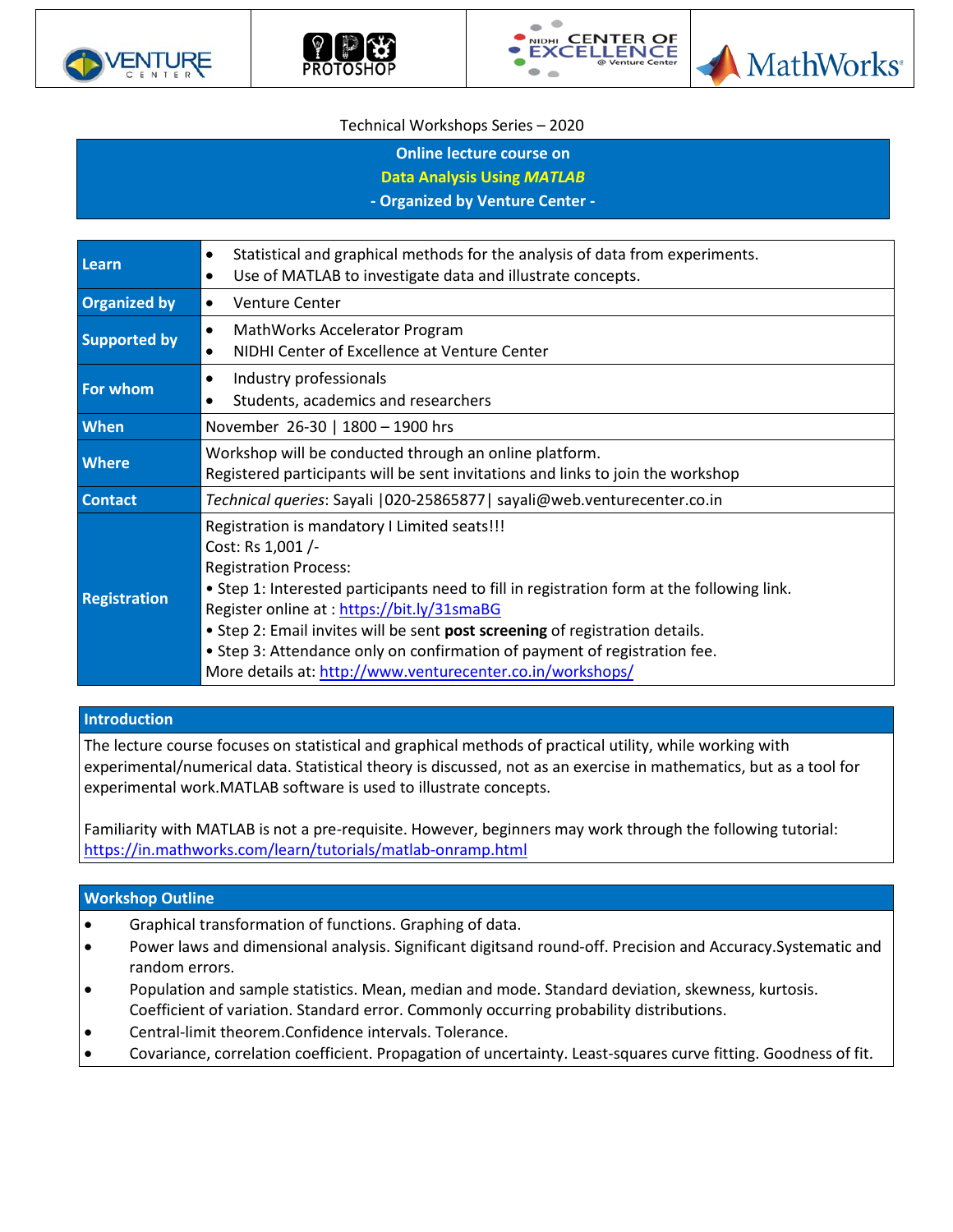







## **Workshop includes**

- Lectures
- Q&A sessions
- Access to restricted website with online compilation of resources
- Certificate of participation issued by Venture Center

| <b>Workshop Schedule</b>            |                                                |                                |  |  |
|-------------------------------------|------------------------------------------------|--------------------------------|--|--|
| <b>Time</b>                         | <b>Session</b>                                 | <b>Lead</b>                    |  |  |
| Day 1                               |                                                |                                |  |  |
| $1800 - 1805$                       | Welcome and introduction                       | V. Premnath                    |  |  |
| $(5$ Min $)$                        | Set the stage for Data Analysis lecture series |                                |  |  |
| $1805 - 1810$<br>(5 Min)            | Addressing to participants by MathWorks team   | Sanjay Gopinath                |  |  |
| $1810 - 1900$<br>(50 Min)           | Session 1                                      | Chirag Kalelkar                |  |  |
| $1900 - 1905$<br>(5 Min)            | Q&A                                            |                                |  |  |
| Day 2                               |                                                |                                |  |  |
| $1805 - 1855$                       | Session 2                                      | Chirag Kalelkar                |  |  |
| (50 Min)                            |                                                |                                |  |  |
| $1855 - 1900$<br>(5 Min)            | Q&A                                            |                                |  |  |
| Day 3                               |                                                |                                |  |  |
| $1805 - 1855$<br>(50 Min)           | Session 3                                      | Chirag Kalelkar                |  |  |
| $1855 - 1900$<br>(5 Min)            | Q&A                                            |                                |  |  |
| Day 4                               |                                                |                                |  |  |
| $1805 - 1855$<br>(50 Min)           | Session 4                                      | Chirag Kalelkar                |  |  |
| $1855 - 1900$<br>(5 Min)            | Q&A                                            |                                |  |  |
| Day 5                               |                                                |                                |  |  |
| $1805 - 1855$<br>(50 Min)           | Session 5                                      | Chirag Kalelkar                |  |  |
| $1855 - 1905$<br>$(10 \text{ Min})$ | Q&A and Closure                                | V. Premnath<br>Sanjay Gopinath |  |  |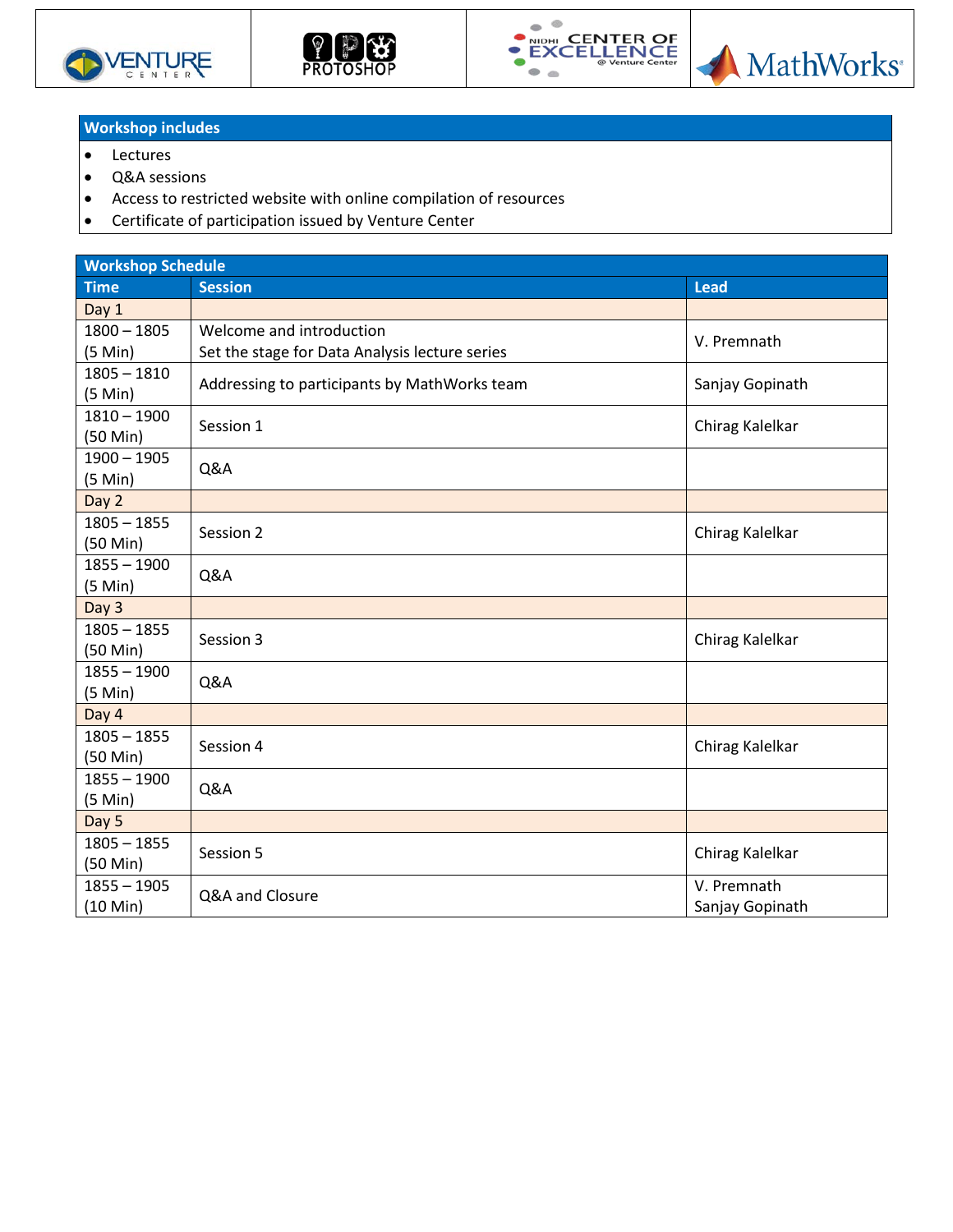







| <b>Speakers and Organisers</b> |                                                                                                                                                                                                                                                                                                                                                                                                                                                                                                                                                                                                                                                                                                                                                                                                        |  |
|--------------------------------|--------------------------------------------------------------------------------------------------------------------------------------------------------------------------------------------------------------------------------------------------------------------------------------------------------------------------------------------------------------------------------------------------------------------------------------------------------------------------------------------------------------------------------------------------------------------------------------------------------------------------------------------------------------------------------------------------------------------------------------------------------------------------------------------------------|--|
|                                | Dr. Chirag Kalelkar is an Assistant Professor at the Indian Institute of Technology,<br>Kharagpur. He did his Ph.D. in Physics from Indian Institute of Science, Bangalore in 2006.<br>He worked as Faculty Research Associate at the University of Maryland (2006 -2008),<br>Enhanced Post-doctoral Fellow at the National Chemical Laboratory (2008-2009), and<br>visiting Post-doctoral Fellow at the Raman Research Institute (2010) and as Research<br>Associate at the Massachusetts Institute of Technology (2011-2012). Chirag works in the<br>area of experimental fluid dynamics and soft condensed matter                                                                                                                                                                                   |  |
|                                | Dr. Premnath V. is currently the Head- NCL Innovations, Head -Intellectual Property Group<br>at NCL, Scientist-Polymer Science & Engineering Division at NCL and Director-Venture<br>Center. He holds a B.Tech. from the IIT-B and a Ph.D. from the MIT, USA. He has also been<br>a Chevening Technology Enterprise Fellow with the Centre for Scientific Enterprises,<br>London Business School and Cambridge University, UK. He brings with him considerable<br>experience in technology development and commercialization (two successfully<br>commercialized families of biomedical products), incubation and innovation management,<br>working with start-up companies (in Cambridge-UK and India) and engaging with large<br>corporations on research and consulting projects as project leader. |  |
|                                | Sanjay Gopinath currently heads Marketing & Communications and Accelerator/Startup<br>program for MathWorks India. He has over two decades of experience in marketing<br>communications and business development at technology organizations. His experience<br>spans companies at different stages of growth - startups to mature MNCs across<br>geographies. In his earlier roles, he has worked in companies like IBM, E&Y, Sonata<br>Software etc. A life-long learner, he constantly shares his experiences through his sessions<br>at seminars, management schools and blogs. You can follow with him at<br>LinkedIn.(https://www.linkedin.com/in/sanjugopi/)                                                                                                                                    |  |
|                                | Sayali Kothmire is Coordinator-Protoshop at Venture Center. She is B.E. (Instrumentation<br>& Control Engineer) from University of Pune. She manages operations at Protoshop,<br>provides training, plans & executes setting up & maintenance work in Protoshop also<br>involved in creating, planning and organizing technical and scientific workshops & hands-<br>on lab exercises with Tinkering lab instruments.                                                                                                                                                                                                                                                                                                                                                                                  |  |